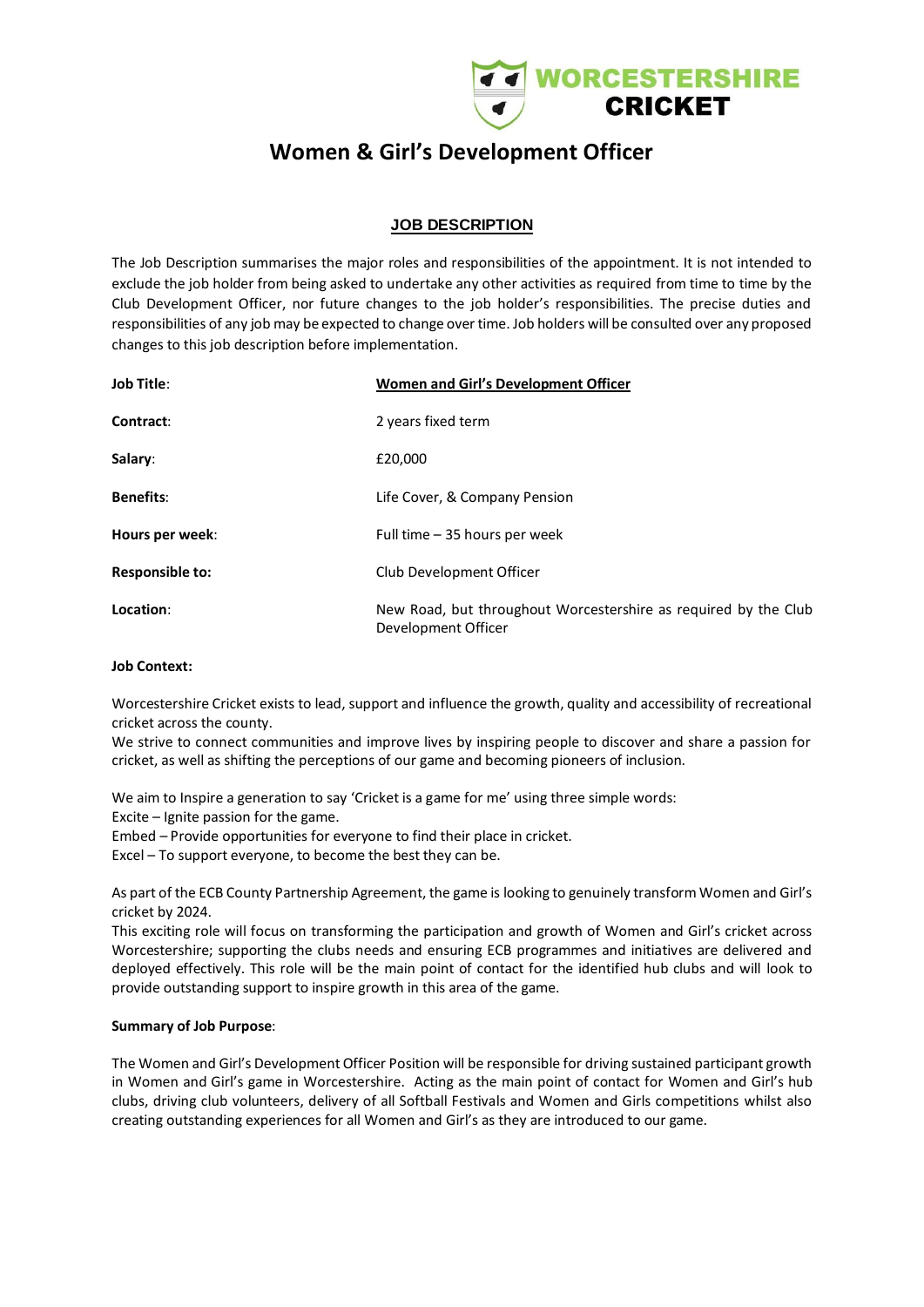

# **Role Description & Person Specification**

### **Purpose of role:**

• This role will promote the growth as well as drive the sustainability of Women and Girl's cricket within a local network of recreational Cricket Clubs across Worcestershire.

## **Objectives:**

- Identifying and working with a network of Clubs to support the development of their offer for Women and Girl's.
- Running 1:1 meetings to connect with and support the Clubs in the County.
- Engaging nationally and regionally to develop solutions to support the Clubs.
- Engage with each Club at all levels, from committee to coaches to ensure Women's and Girl's cricket is embedded and sustainable.
- Developing peer support and mentoring groups to promote self-help across all Clubs in the County.
- Developing and delivery of appropriate competitions for Women and Girl's in the Clubs (Softball and Hardball offering).
- Leading and assisting in the running of Women's Softball Festivals at Clubs within the County.
- Supporting Clubs with progression through the Worcestershire Cricket Women and Girls competition pathway.
- Coaching at Clubs to support softball to hardball transition.
- Collating information to track short term and longer term local impacts and national trends.
- Developing case studies and examples of good practice to share nationally.
- Using social media and other digital platforms to promote the work of the Clubs.
- Supporting club volunteers through the co-ordination of effective training and skills development including Coach Education.

### **PERSON SPECIFICATION**

### **Knowledge:**

- Understanding of the principles of sports development.
- Understanding the recreational Club environment, preferably cricket.
- Understanding the needs and barriers associated with Women and Girl's in sport (especially cricket).
- ECB National Programmes All Stars, Dynamos Cricket and Women's Softball.
- The cricket landscape and support networks ECB, County Board and local.
- Safeguarding within the Club environment.
- Social media tools and systems.
- Competition offers for cricket.
- Coach Development.

### **Experience**:

### *Essential*

- Significant experience of working in a customer facing role.
- Sales experience.
- Experience of both Soft and hardball cricket coaching.
- Experience in managing the deployment and delivery of programmes.
- Mentoring and facilitating group discussions.
- Experience of presenting to groups.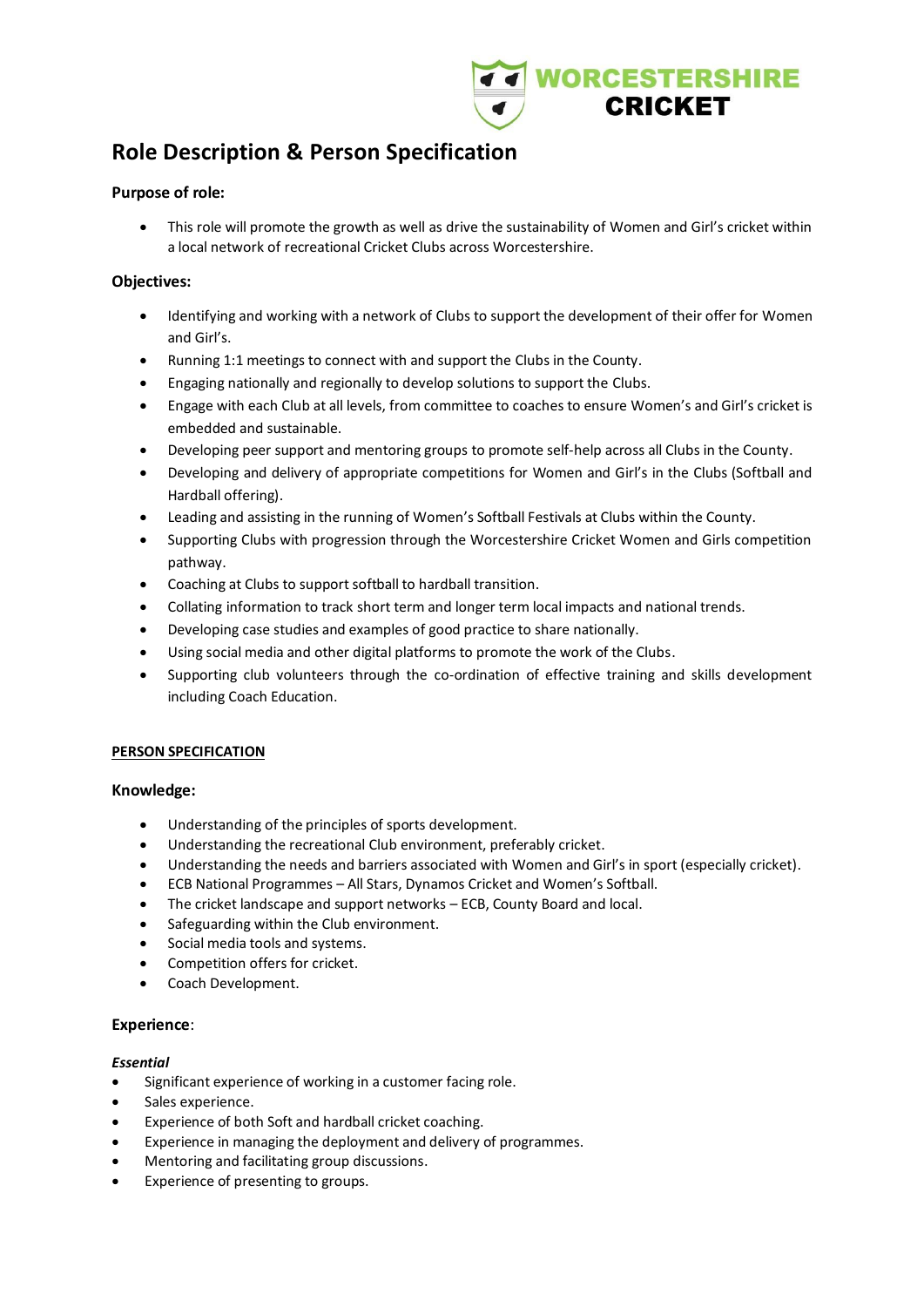

- Experience of partnership working.
- Excellent use of IT and Microsoft office.

#### *Desirable*

- Experience of ECB National Programmes, specifically All Stars, Dynamos and Women's Softball.
- Experience of working within a County Cricket Board.
- Experience in sports development and working with volunteers.
- Experience of the Worcestershire Cricket landscape.
- Experience of the challenges and opportunities for women's sport.

### **Personal Attributes:**

- Excellent communication and inter-personal skills; written, verbal and listening.
- Ability to motivate, persuade, support and influence individuals and organisations.
- A commitment to equal opportunities and working towards equality standards.
- Flexibility to work evenings and weekends.
- A positive attitude with initiative, focus and drive.
- A customer-orientated approach to all facets of the work and Worcestershire Cricket operations.
- Ability to multitask between multiple threads of diverse aspects of work.
- Ability to work effectively under pressure with minimum supervision.
- Ability to work within a team and to contribute to the overall success of the team as a whole.
- Ability to interact effectively with all areas of the organisation.
- Ability to evaluate, review, revise and implement new ideas and methods of working.
- Ability to contribute positively at all times to a pleasant and friendly atmosphere throughout the Company.
- Commitment to work to the Companies standards and within formalised rules, regulations, policies and procedures.

#### **Qualifications**:

The Job Holder will ideally have:

- Eligibility to work in the UK.
- ECB Level 2/Foundation 1 accredited coach.
- First aid certificate.
- Safeguarding Young Cricketers.
- A full clean current driving licence.
- An up to date ECB DBS check.

### **Safeguarding:**

Worcestershire Cricket Board is committed to safeguarding and protecting the children and young people that we work with. As such, all posts are subject to a safer recruitment process, including the disclosure of criminal records and vetting checks. We ensure that we have a range of policies and procedures in place which promote safeguarding and safer working practice across our services.

Worcestershire Cricket will ensure that all existing and potential employees receive equal consideration and is committed to the elimination of unlawful or unfair discrimination on the grounds of age, gender, gender reassignment, marital or civil partner status, disability, race, colour, ethnic or national origin, religion/belief or sexual orientation.

All applicants will have equality of opportunity during our selection processes.